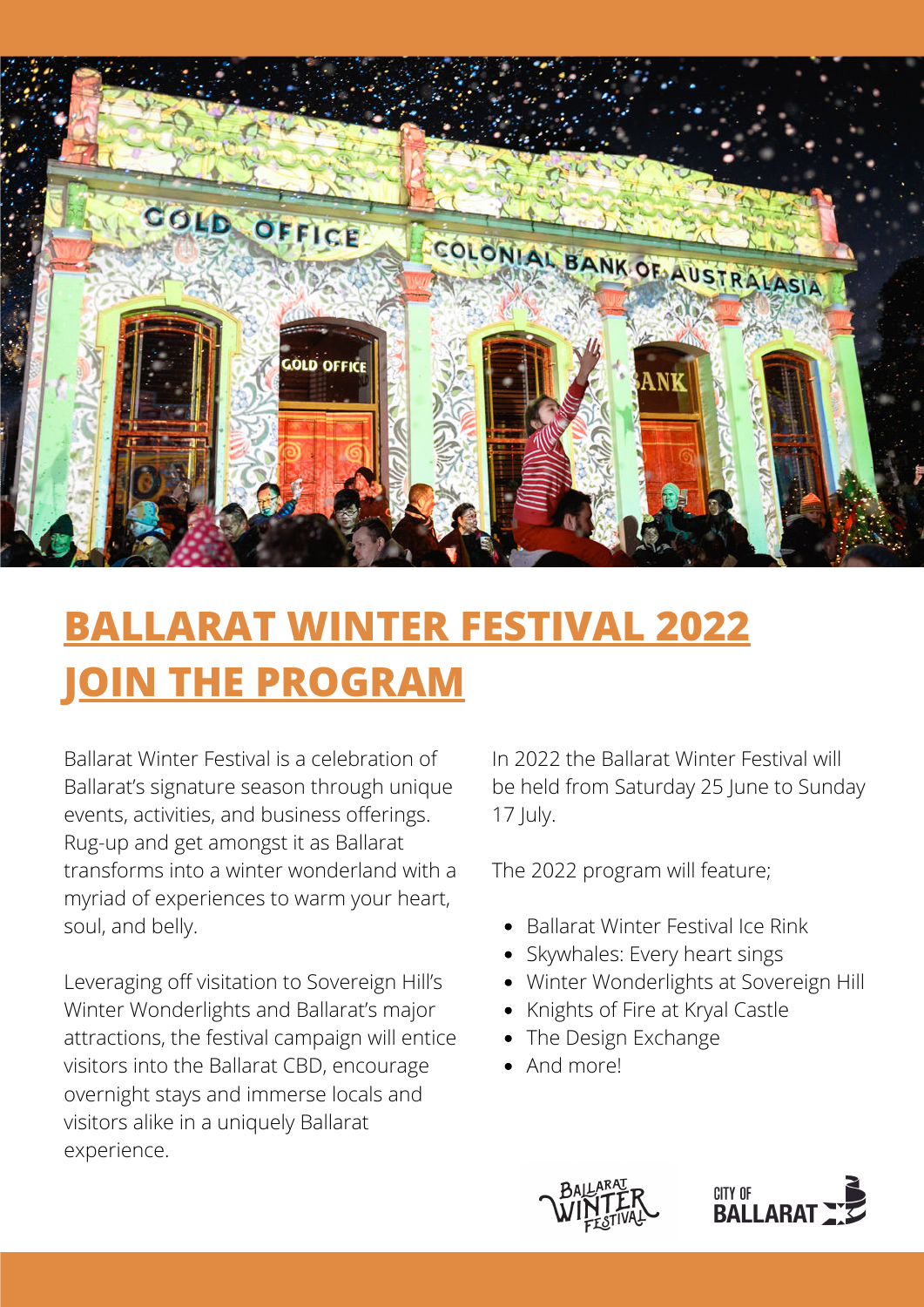# **OPEN CALL OUT**

**This is an open call-out to businesses, individuals and community groups in Ballarat to be included on the 2022 Ballarat Winter Festival website, inparticular:**

- Profile an existing product/experience/event
- Develop an experience
- Create an event
- Promote an offer

Events, experiences and products that have worked well in past programs include:

- Dining experiences
- Arts and crafts
- Workshops
- Products
- Business decoration

Please note - You do not need to create a new event, experience, or product to be included on the website. You can simply profile your regular business offering and if possible, put a twist on this to link to the festival.

## **2019 FESTIVAL SNAP SHOT**



**Average nights stayed**



**Total Attendance**

**2.25**

**100,000+**



**Visitors outside of Ballarat**